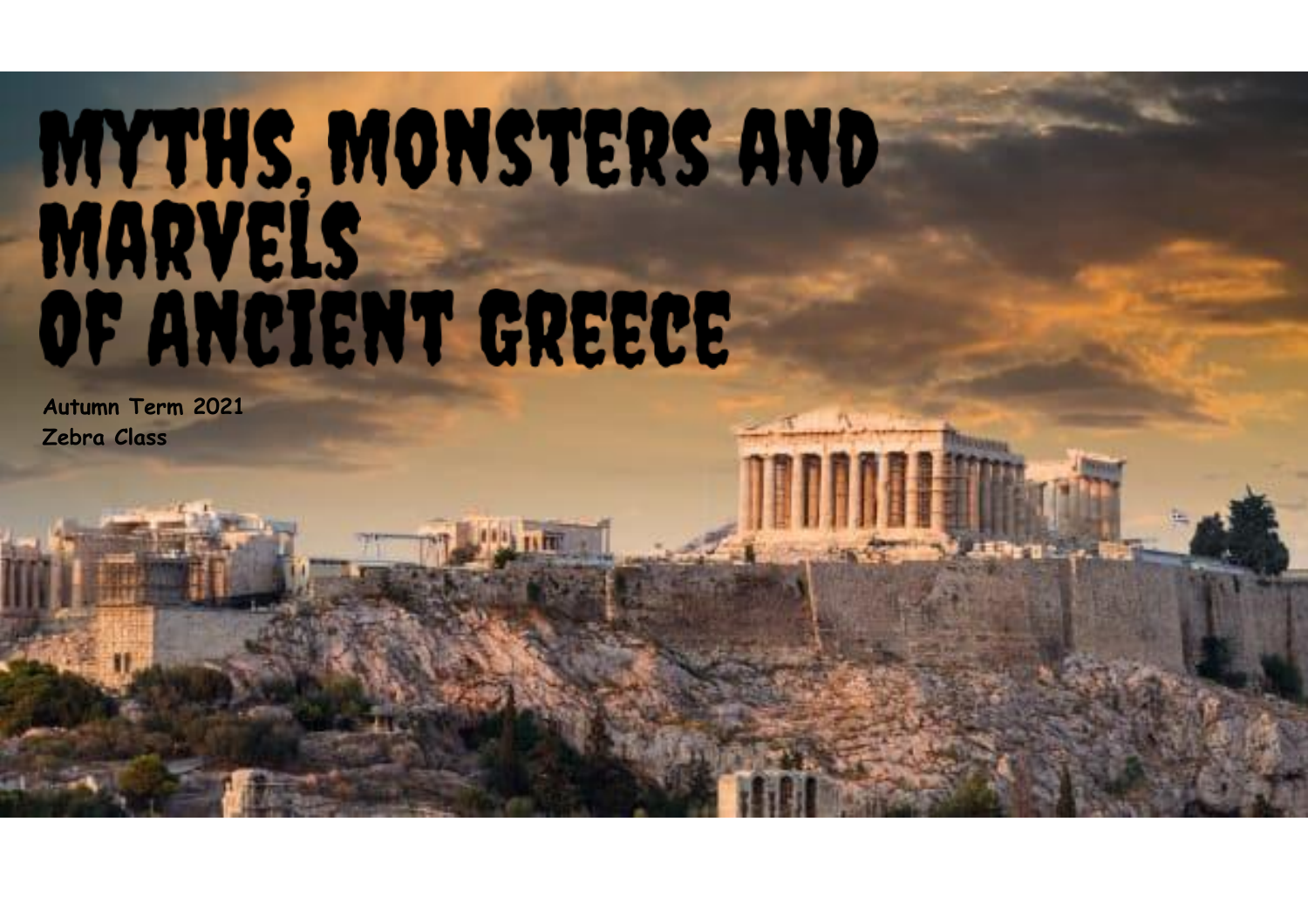# <u>eaeaeaeaeaea</u>

#### OUR LEARNING JOURNEY



It's all Greek to me Greek Day: locating Greece on a map, travelling to Greece, making Greek flags, cracking Greek codes, tasting Greek food and making Greek mosaics.

#### **Marvellous Middle**

The show must go on: learning about ancient Greek theatres, making Greek theatre masks and performing our class assembly to exhibit our learning.

#### **Fabulous Finish**

Ancient Greek Olympic Games: coming into school dressed up as ancient Greeks\*, decorating banners to support our Greek teams, having our own Olympic Games and making celebratory leaf crowns.

\*Date to be confirmed in Term 2

**English Core Texts** 



The Twits  $L_1$  Nowand Greek Myths Anth

#### Character descriptions Setting descriptions Poetry Diary entries

Writing over the contract of the contract of the contract of the contract of the contract of the contract of t<br>The contract of the contract of the contract of the contract of the contract of the contract of the contract o

**English Writing Types**

#### **Maths**

Place Value – rounding numbers, counting in thousands and partitioning.

Addition and Subtraction – add and subtract numbers with up to 3 digits, column addition and subtraction.

Multiplication and Division – 3, 4 and 8 times tables.

#### **Science**



T. Ŀ

E

몸

P

Ē

즴

P

 $\overline{\mathbf{r}}$ 

E

Ē

릶뭐

그  $\overline{\mathbf{r}}$ 

States of Matter:

Compare and group materials together according to whether they are solids, liquids or gases.

Observe changes in state of matter e.g. chocolate melting experiment.

Identify the part played by evaporation and condensation in the water cycle.

#### **Suggested Books/ Films:**

Who let the Gods out by Maz Evans The Ancient Greeks Mysteries by Saviour Pirotta

Greek Myths by Marcia Williams Beasts of Olympus: Beast Keeper by Lucy Coats

Hopeless Heroes: Here Comes Hercules! By

Reports <u>Belich Re</u>r Hercules (1997) Disney Film - PG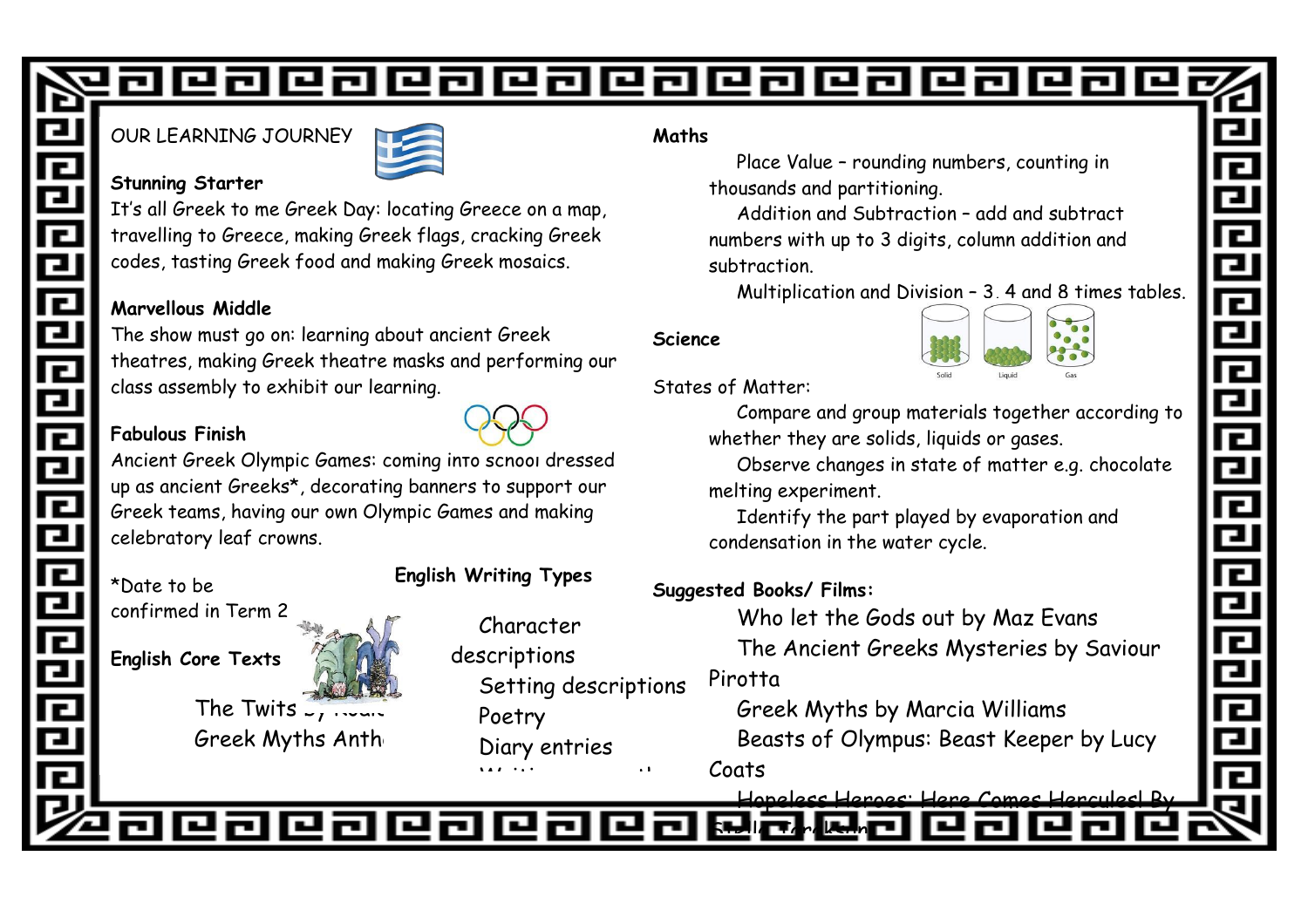# <u>eaeaeaeaeaeaeaeaeae</u>

## CORE SUBJECT KNOWLEDGE

#### **Geography**

Greece is located in the *continent* of *Europe*.

It is found in the *southern hemisphere*, north of the *Equator*.

Greece has a warm, dry *climate* in the summer. In the winter it can be cold and wet, and snow is not uncommon.



#### **History**

The ancient Greeks were around from 700BC to 146BC.

Ancient Greece had lots of *city states*. Athens and Sparta were the two most popular and ruled most of Greece. The

two were very different.



The Spartans liked war and fighting, while the Athenians focused on the arts, learning *Democracy* = ruled by the people. Everyone has a vote in how the government is run.

The Greeks worshipped many Gods and Goddesses, such as: Aphrodite, Apollo, Athena, Hermes and Zeus. They built temples and shrines where they could worship them. 민주민주민주민

Z

目鼻

P

E Z

E

므 Р

F

Z

In 776BC the first Olympic Games was held in Athens. The sports were running, long jump, shot put, javelin, boxing and equestrian events. The Games took place to honour Zeus, God of the Sky.

We will also be exploring Greek vases, Greek theatre, Greek buildings, Greek language, battles and lots of marvellous *myths*!

> Help! Do you have any resources, experiences or information that you could add to this? Email: office@sissinghurst.kent.sch.uk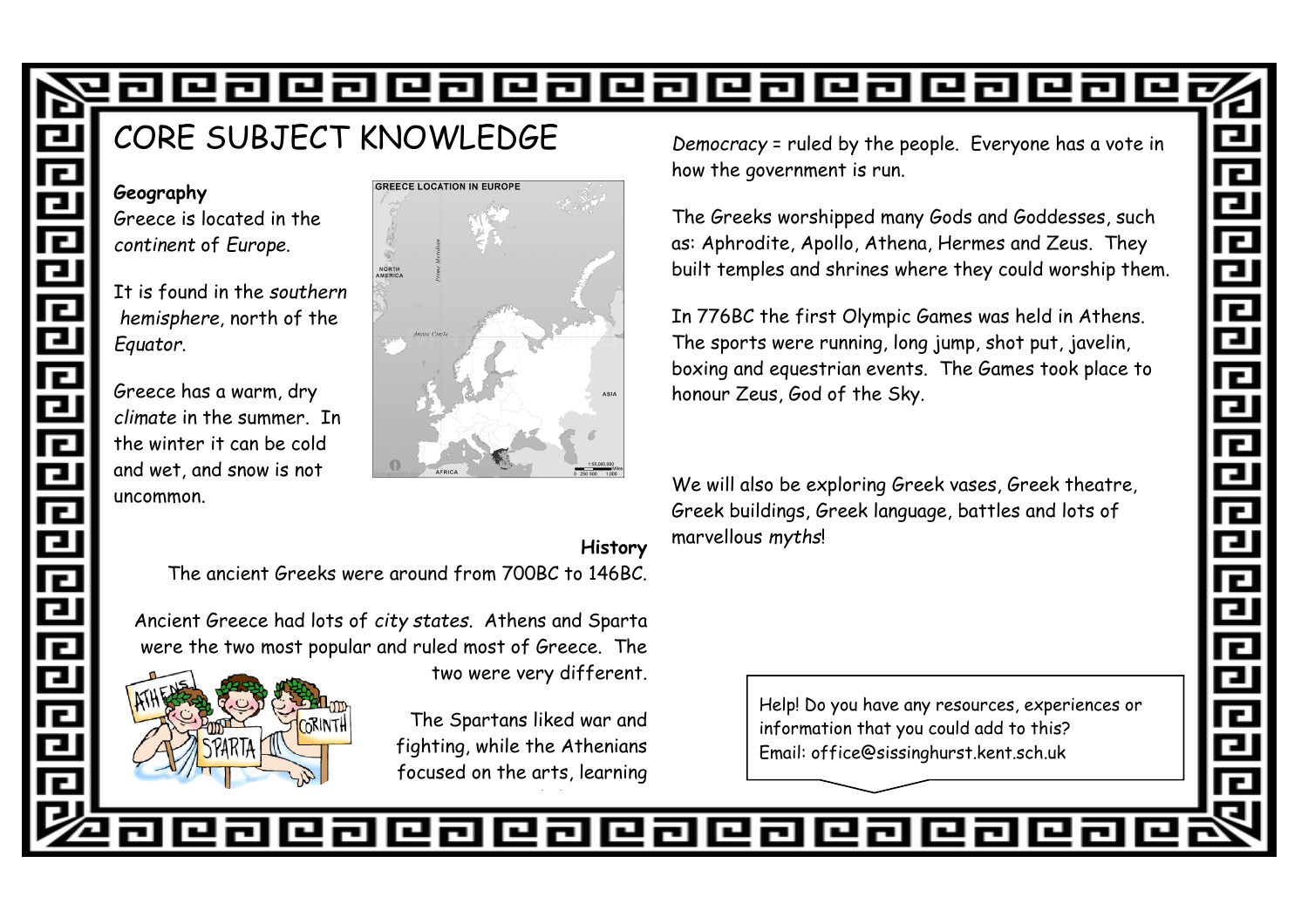